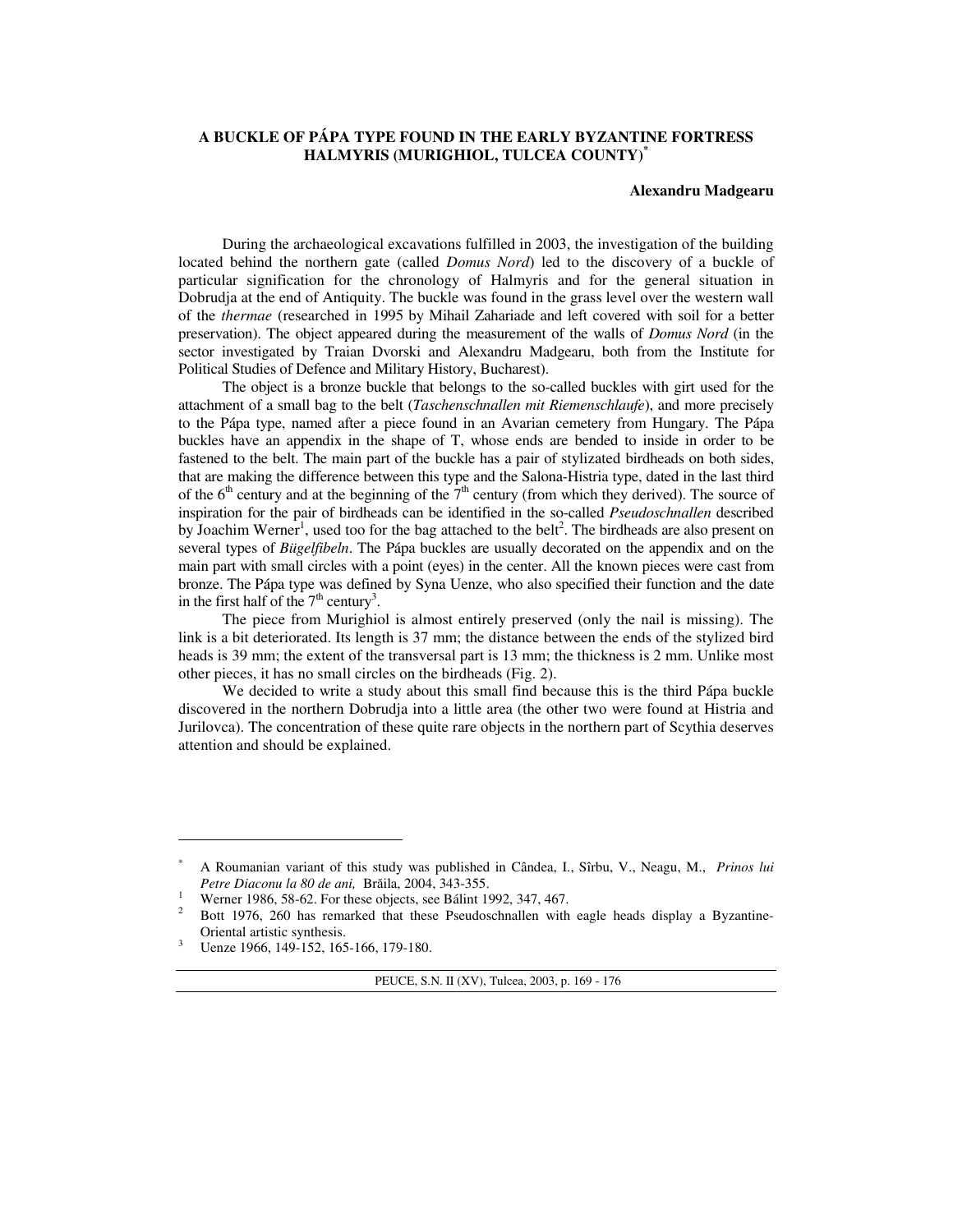The repertory of all the pieces is as follows (Fig. 1):

- 1. Anemurium (Cilicia, Turkey). From an early Byzantine city (context not known)<sup>4</sup>;
- 2. Aromat (Bakcisarai District, Crimea, Ukraine). From a  $6<sup>th</sup> 7<sup>th</sup>$  centuries cemetery. Associated with Sucidava type buckles<sup>5</sup>;
- 3. Bratei (Sibiu County, Romania). From the cemetery no  $3$  (Gepidic)<sup>6</sup>;
- 4. Deszk-Ambrus (Csongrád County, Hungary). From the grave nr. 16 of an early Avar cemetery. Associated with a sword, a bow, and several arrowheads<sup>7</sup>;
- 5. Gyód (Baranya County, Hungary). From the grave no 34 of an early Avar cemetery. Associated with a spearhead, a flint steel and another bronze buckle<sup>8</sup>;
- 6. Histria (Constanta County, Romania). From the room L of a building dated in the  $7<sup>th</sup>$  century, located in the "Temple" sector of the city $9$ ;
- 7. Jurilovca, point "La Zimbru" (Tulcea County, Romania). From an inhumation grave oriented E-W. Associated with an arrowhead and a knife<sup>10</sup>;
- 8. Kaliakra (Akres, Dobrič County, Bulgaria). Unknown archaeological context<sup>11</sup>;
- 9. Keszthely (Veszprém County, Hungary). Stray find from the early Avar cemetery<sup>12</sup>;
- 10. Kölked-Feketekapu (Baranya County, Hungary). From the Gepidic cemetery A, grave no  $647^{13}$ ;
- 11. Kölked-Feketekapu (Baranya County, Hungary). From the Gepidic cemetery, grave no 457 (female). Associated with earrings<sup>14</sup>
- 12. Környe (Veszprém County, Hungary). From the grave nr. 66 of a Gepidic cemetery. Associated with a belt garnment made in the *Tauschierung* technique, with arrowheads and with a *umbo* from a shield $15$ ;
- 13. Kunszentmárton (Szolnok County, Hungary). From the grave no 1 (which belonged to a craftsman). Associated with molds for moulds for pressed belt applications and other garnments<sup>16</sup>;
- 14. Lucistoe (Bakcisarai District, Crimea, Ukraine). From the grave no 46 of a Alanic-Gothic cemetery<sup>17</sup>;
- 15. Murighiol (Tulcea County, Romania). Stray find from the early Byzantine fortress Halmyris (excavations made in 2003). Preserved in the collection of the Institute of Eco-Museal Researches, Tulcea, no 46.205;
- 16. Pápa (Veszprém County, Hungary). From the grave nr. 1 of a small early Avar cemetery. Associated with a *Pseudoschnalle* and with belt applications<sup>18</sup>;

- Florescu, Miclea 1980, 213, nr. 829. 7
- Garam 2001, 110, 213, Taf. 76/6. 8
- Kiss 1977, 39, Taf. VI/34-2.  $\overline{9}$
- <sup>9</sup> Pippidi, Bordenache, Eftimie 1961, 233, fig. 5/2.
- $\frac{10}{11}$  Coja 1977, 166-167.

- <sup>11</sup> Haralambieva 1993, 42, T. I/5.
- $\frac{12}{13}$  Lipp 1885, 43, 102, Abb. 142.
- <sup>13</sup> Kiss 1996, 165-166, 207, Taf. 102/ A 647-15.<br><sup>14</sup> Kiss 2001, L<sub>147</sub>: H 08, Taf. 84/P 457/7
- <sup>14</sup> Kiss 2001, I, 147; II, 98, Taf. 84/B 457/7.
- <sup>15</sup> Salamon, Erdélyi 1971, 49, Taf. 9/6.
- <sup>16</sup> Csallány 1933, 53-54, Taf. 3/5, 4/3.
- $^{17}$  Ajbabin 1990, Pl. 31/4.
- <sup>18</sup> Jankó 1930, 124-141, 286-287, fig. 87/12.

<sup>4</sup> Russell 1982, 144, fig. 7/23.

<sup>5</sup> Loboda 1976, 139, fig. 4/8. 6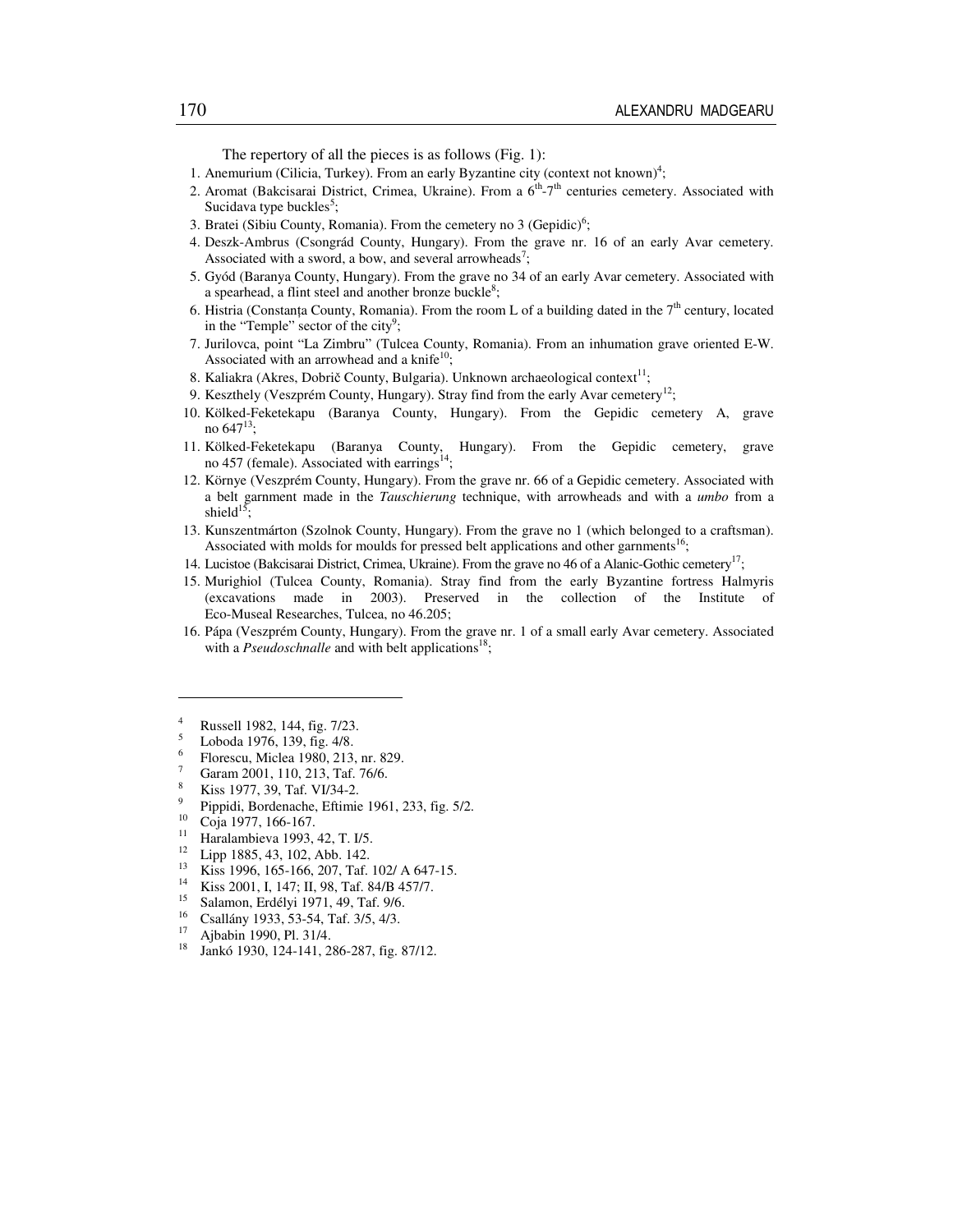- 17. Pécs-Köztemetö (Baranya County, Hungary). From the grave nr. 54 of an early Avar cemetery (a triple grave of a man, a woman and a child). Associated with six arrowheads<sup>19</sup>;
- 18. Rujno (Dulovo County, Bulgaria). From an Early Byzantine fortress. Preserved in the Museum of Silistra, no 2329. Not yet published. Information given by dr. Gheorghi Atanasov;
- 19. Sărata Monteoru (Buzău County, Romania). From the cremation grave no 1/1943 of a Slavic cemetery. Associated with a knife<sup>20</sup>;
- 20.-21. Varna (Bulgaria). Two pieces preserved in the collection of the Archaeological Museum of Varna, no 116.095 and 118.889. Not yet published. Information given by dr. Anna Haralambieva;
- 22.-23. Asia Minor unknown location. Two pieces preserved in the collection of the Römisch-Germanischen Zentralmuseum, no O 40182, 40183<sup>21</sup>;
- 24. Byzantine Empire unknown location. Preserved in the collection of the Römisch-Germanischen Zentralmuseum, no  $40645^{22}$ ;
- 25. Hungary unknown location. Preserved in the Kaposvár Museum<sup>23</sup>;
- 26. Iran unknown location. Not published. Preserved in the collection of the Römisch-Germanischen Zentralmuseum, no T 70/1051-1052<sup>24</sup>;
- 27. Unknown location. Preserved in the Kofler-Truninger collection (Lucerne), inv. no K. 8065  $Y^{25}$ ;
- 28. Unknown location. Preserved in the Diergardt collection  $(K\ddot{o}\ln)^{26}$ .

It can be observed that 10 of the 28 buckles were found in early Avarian and late Gepidic cemeteries from Hungary and Transylvania (where their concentration is obvious). In many cases they were associated with weapons. In fact, these buckles were pieces of military equipment, being attached at the belt worn by the Avar horsemen. Unlike other contemporary types of buckles (Salona-Histria, Gátér, Syracusa), they were not found until now in the western regions of the Byzantine Commonwealth.

In a study published more than 10 years ago I sustained that these buckles were made by craftsmen of Byzantine origin in Pannonia, for their Avar masters<sup>27</sup>. Based on the discovery of some new pieces in Asia Minor and Crimea, Mechthild Schulze-Dörrlamm has recently argued that the Pápa type of buckles was created in the workshops of the Byzantine Empire<sup>28</sup>. A similar opinion was expressed by Anna Haralambieva<sup>29</sup>. Indeed, the presence of some buckles in territories that were not under Avar domination can suggest this interpretation, but there is still another possibility. James Russell supposed that the buckle found at Anemurium in Asia Minor can testify a trade with buckles of Barbarian origin in the empire $30$ . We should also remark that all the Pápa type buckles found outside the Avar qaganate were discovered near the

 $\frac{19}{20}$  Kiss 1977, 98, Taf. 40/54-2.

<sup>&</sup>lt;sup>20</sup> Nestor 1953, 85, fig. 17.

<sup>&</sup>lt;sup>21</sup> Schulze-Dörrlamm 2002, 224-226, nr. 221, 223.<br><sup>22</sup> Schulze Dörrlamm 2002, 224-226, nr. 222.

<sup>&</sup>lt;sup>22</sup> Schulze-Dörrlamm 2002, 224-226, nr. 222.<br><sup>23</sup> Esttish 1022, 1026, 160, 161, Tsf, 211

<sup>&</sup>lt;sup>23</sup> Fettich 1923-1926, 160-161, Taf. 3/1.<br><sup>24</sup> Sebulga Dömlanm 2002, 226 av. 4.

<sup>&</sup>lt;sup>24</sup> Schulze-Dörrlamm 2002, 226, nr. 4.<br><sup>25</sup> Hanze 1066, 170, pr. <sup>27</sup>

<sup>&</sup>lt;sup>25</sup> Uenze 1966, 179, nr. 37.<br><sup>26</sup> Uenze 1966, 180, nr. 40.

<sup>&</sup>lt;sup>26</sup> Uenze 1966, 180, nr. 40.

<sup>&</sup>lt;sup>27</sup> Madgearu 1993, 171-183. See also Madgearu 1997a, 44, 63, 118, 151, 154, 155.

<sup>&</sup>lt;sup>28</sup> Schulze-Dörrlamm 2002, 224-226.

<sup>&</sup>lt;sup>29</sup> Haralambieva 1997, 20.<br><sup>30</sup> Pussell 1082, 144

Russell 1982, 144.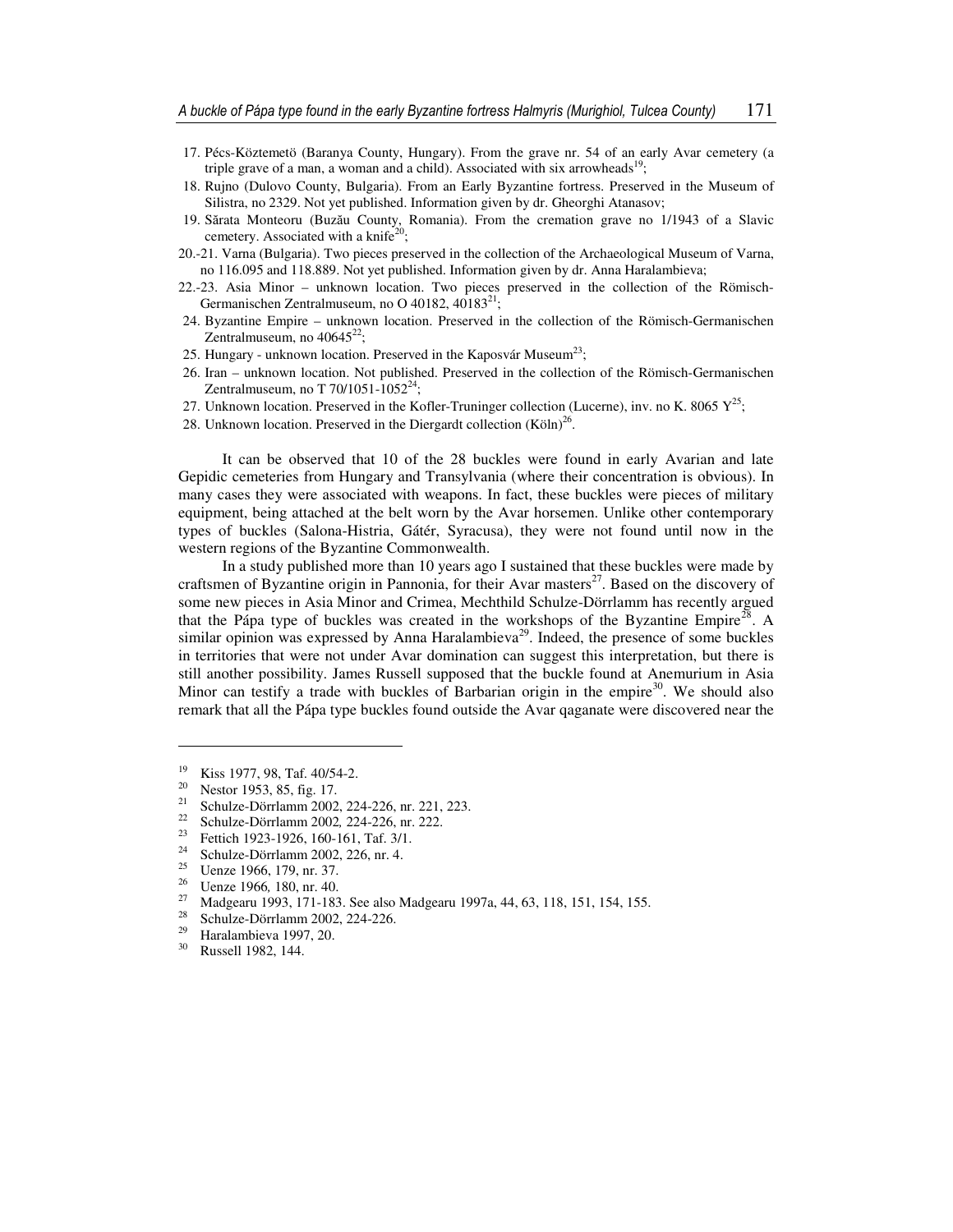sea, in or near harbors, in Dobrudja, Crimea and Asia Minor (with the exception of the piece from Iran). In this light, the concentration of these buckles in the north-Danubian area dominated by the Avars (Pannonia, Transylvania, Wallachia) and near it continues to be an argument for the genesis of this type in the workshops mastered by the Avars and for the export in the Byzantine Empire. The pieces found in Crimea can also be related to the Avars, because it is known that the north-pontic area continued to be under Avar domination until the rebellion of Kuvrat in  $635^{31}$ . Even if we admit that the Pápa type of buckles were produced in the Byzantine Empire, it is obvious that they were made especially for barbarians, as their spreading area is clearly showing.

It could be supposed that these buckles came in Dobrudja with the warriors of the Avar confederacy, who exerted the domination over the surviving cities. All the buckles were found in or near such cities. In all the cases (Halmyris, Argamum, Histria, Akres), the coins continued to circulate until around  $614^{32}$ . The Avar domination, if existed, it was exerted by warriors who collected the tribute. All these cities are harbors. It is not excluded that the Avars tried to gain control over several points suitable for sea attacks fulfilled by the Slavs who fought in their confederacy (these Slavs took part with their small boats at the great siege of Constantinople in 626, as we find out from the Chronicle of Theophanes Confessor<sup>33</sup>). At Histria was also found a Nagyharsány type buckle, the single of its kind in Dobrudja. This type is without any doubt of Pannonian origin<sup>34</sup>. This second buckle confirms the Avar presence at Histria in the first decades of the  $7<sup>th</sup>$  century, whatever it was its form.

The Avarian domination was the consequence of the retreat of the imperial army from the Danube. A peace treaty was concluded with the Avars in 604 in order to let the Danubian army to be transferred to the Persian front<sup>35</sup>. This meant a peaceful period for Dobrudja. The coin circulation displays a certain revival between 603-607, which reflects the recovery of the trade in the new peaceful conditions. The cities located on the seashore (Histria, Tomis, Callatis, Akres) or near the Danube Delta (Halmyris, Argamum) preserved a better economic situation and some urban features, because the maritime contacts were not affected by the barbarian inroads. There are no proofs in Dobrudja for destructions dated around 614. The extinction of the cities was in most cases not violent, but a result of the disappearance of the relations with the Empire<sup>36</sup>. The great Avar and Slavic invasions of  $614-626$  were directed especially toward the important cities from the south that could provide a rich booty. The smaller settlements were left in peace as sources of supplies. The Avars were interested to preserve the conquered people, because their economy depended on the tribute taken from them $37$ .

Of course, the evidence for this Avar control is scarce, but it can be compared with the situation encountered at Corinth, where several  $7<sup>th</sup>$  century graves with weapons and buckles of

 $31$  Szádeczky-Kardoss 1975, 271-272; Pohl 1988, 273.

<sup>32</sup> The most recent coins are from 612-613 (Halmyris: Opaiţ 1991, 473, nr. 123); 613-614 (Argamum: Iacob, Mănucu-Adameşteanu, Poenaru-Bordea 2001, 203-213); 613-614 (Kaliakra: Parushev 1991, 31).

 $\frac{33}{34}$  Mango, Scott 1997, 447.

<sup>&</sup>lt;sup>34</sup> Petre 1965, 75, fig. 5/1. For this type, see Ibler 1992, 140-145; Garam 2001, 93-94.

<sup>&</sup>lt;sup>35</sup> Mango, Scott 1997, 420; Lilie 1985, 18; Pohl 1988, 238.<br><sup>36</sup> Madagam 1997b, 215, 226; Madagam 2001, 207, 217.

<sup>&</sup>lt;sup>36</sup> Madgearu 1997b, 315-336; Madgearu 2001, 207-217.<br><sup>37</sup> Pobl 1988, 192-193

Pohl 1988, 192-193.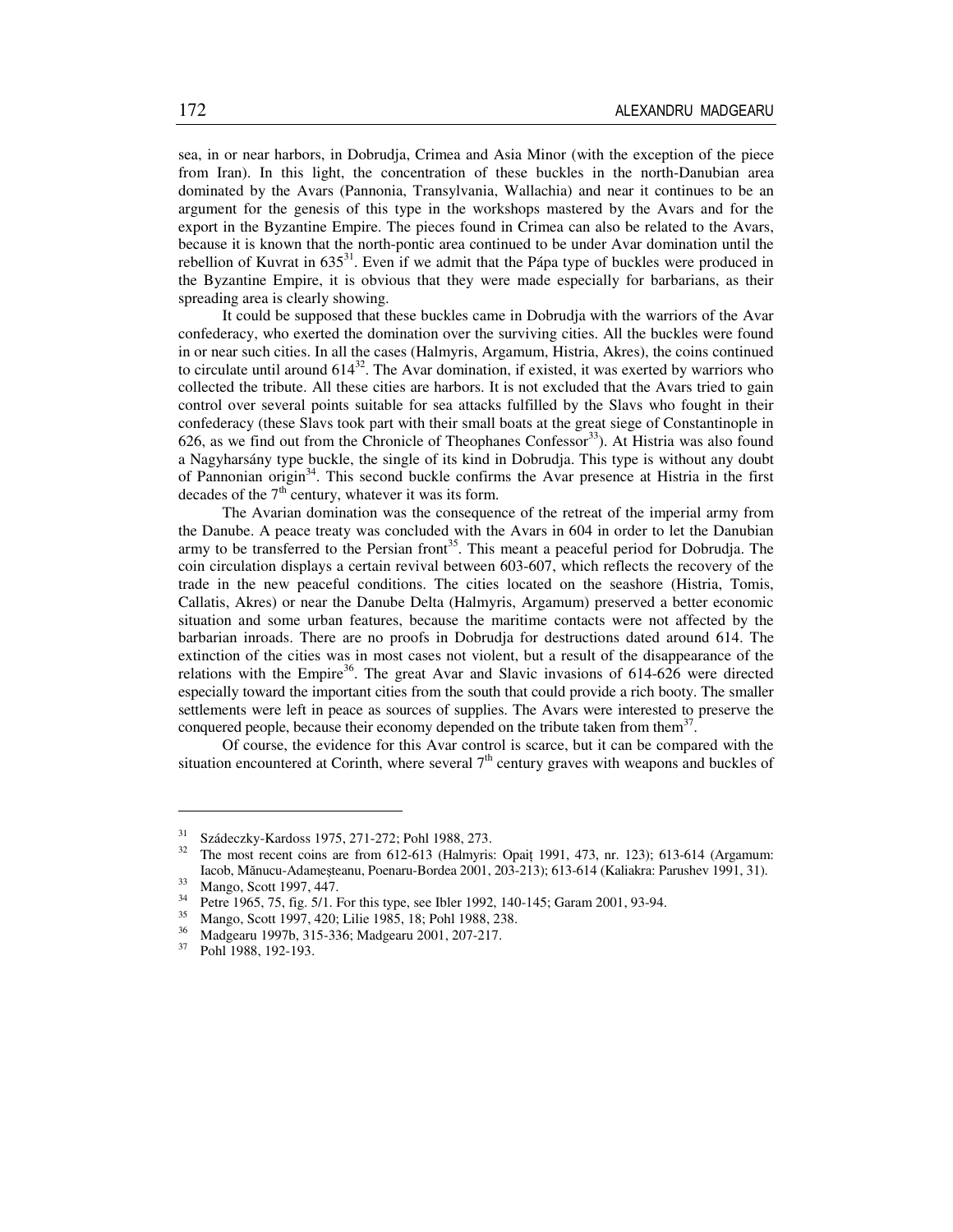Pécs type (of Pannonian origin) were found<sup>38</sup>. Those buckles were pieces of military equipment (like the Pápa buckles). Because the weapons are not usually present in the Byzantine graves, it seems that these funeral finds from Corinth belonged to some barbarian warriors (the swords have analogies in the Gepid cemeteries from Pannonia, while a ceramic jar belongs to the socalled Tisa type<sup>39</sup>). On the other hand, the Christian orientation of the bodies suggests that they were Gepids, not Avars (the Gepids continued to fight in the Avar confederacy). Knowing that Greece entered under Avar domination in the first decades of the  $7<sup>th</sup>$  century, we can consider these graves as an evidence for the Avar control over the city of Corinth<sup>40</sup>. We think that the same can be said about the Pápa buckles found in Dobrudja.

The buckle from Halmyris is probable the most recent find in the settlement, being a precious chronological evidence, even if its context remains unknown. It is not excluded that the object belonged to a destroyed funeral assemblage, because at Halmyris was found a grave that can be ascribed to a barbarian woman (the skeleton was crouched), dug in the level set over the martyric tomb from the episcopal church. The age of this grave that profaned the religious building can be placed only after the disappearance of the authority of the bishop at Halmyris. If we admit that the city was conquered by the Avars, than this grave was contemporary with the buckle found at only 20 meters away.

## **Bibliografie**

- Ajbabin, A. I. 1990, *Khronologiia mogil'nikov Kryma pozdnerimskogo i rannesrednevekovogo vremeni*, Materialy po arkheologii i etnografii Taorii 1, Simferopol, 3-87, 175-241.
- Bálint, C. 1992, *Kontakte zwischen Iran, Byzanz und der Steppe. Das Grab von Ü*č *Tepe (Sowj. Azerbajdžan) und der beschlagverzierte Gürtel im 6. und 7. Jahrhundert*, în *Awarenforschungen. Archaeologia Austriaca. Studien zur Archäologie der Awaren*, 4, I, Wien, 309-496.
- Bott, H. 1976, *Bemerkungen zum Datierungsproblem awarenzeitlicher Funde in Pannonien vorgelegt am Beispiel des Gräberfeldes von Környe*, BJ 176, 201-280
- Coja, M. 1977, *Cuptoare antice descoperite în raza cet*ăţ*ii de pe Capul Dolojman*, Peuce 6, 163-179.
- Csallány, D. 1933, *Goldschmiedegrab aus der Awarenzeit von Kunszentmárton (Ungarn)*, Szentes.
- Davidson, G. R. 1937, *The Avar Invasion of Corinth (with a supplementary note by T. Horváth)*, Hesperia 6, 1937, 2, 227-240.
- Davidson, G. R. 1974, *A wandering soldier's grave in Corinth*, Hesperia 43, 4, 512-521.
- Fettich, N. 1923-1926, *Drachendarstellungen im ungarländischen Denkmalmaterial der Völkerwanderungszeit*, ArchÉrt 40, 157-172, 317-326.
- Florescu, R., Miclea, I. 1980, *Str*ă*mo*ş*ii românilor. Vestigii milenare de cultur*ă ş*i art*ă*. Dacoromanii*, II, Bucureşti.
- Garam, E. 2001, *Funde byzantinischer Herkunft in der Awarenzeit vom Ende des 6. bis zum Ende des 7. Jahrhunderts*, Budapest.

<sup>38</sup> Davidson 1937, 227-240; Davidson 1974, 512-521; Ivison 1996, 117-118. For the Pécs type, see Ibler 1992, 135-138.

<sup>39</sup> Štefanovičová 1997, 127; Vida, Völling 2000, 32-36.

Weithmann 1978, 247-248; Pohl 1988, 112.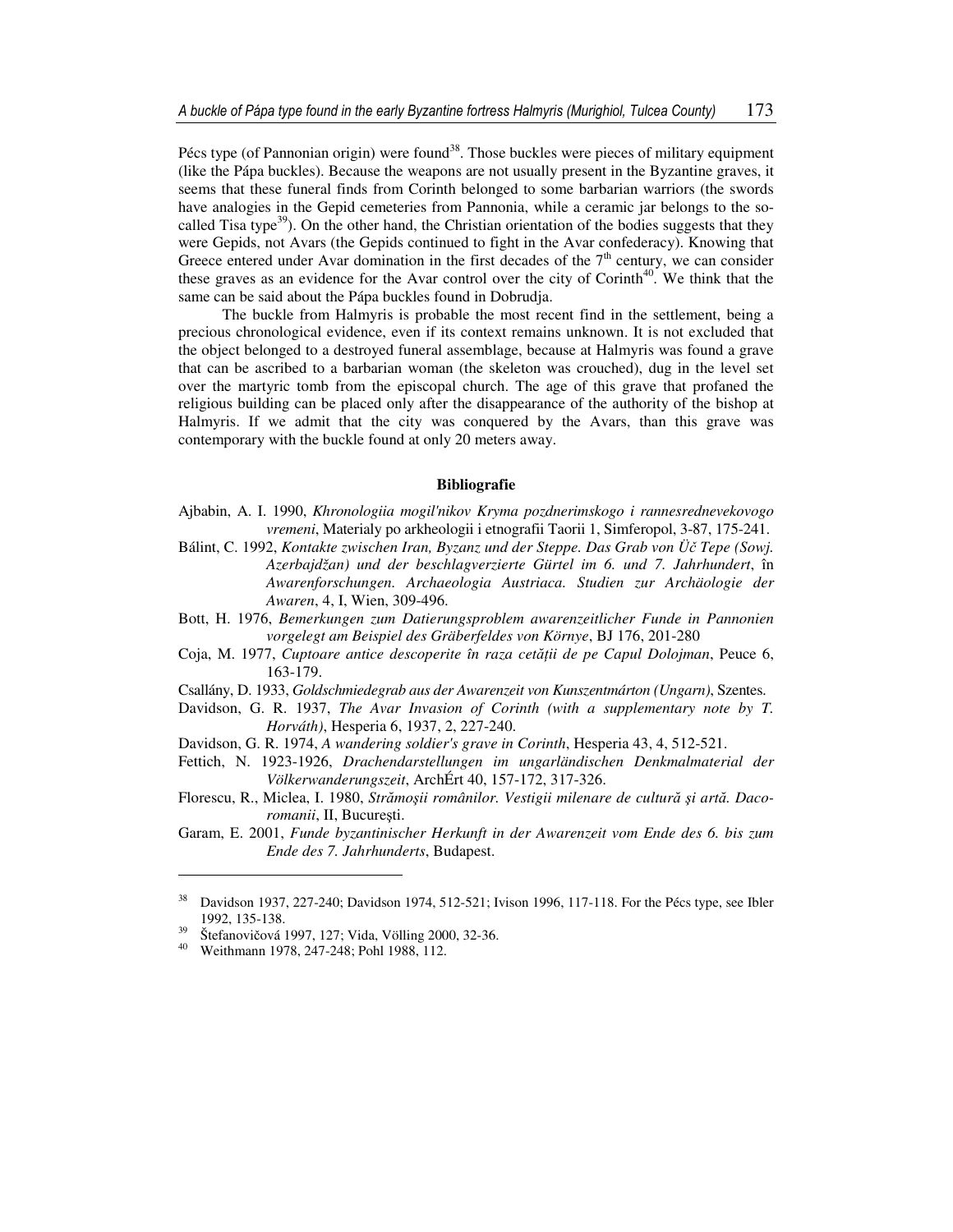Haralambieva, A. 1993, *Kolanni toki ot IV-VII v. ot Dobri*č*kij Muzej*, Dobrudža 10, 32-46.

- Haralambieva, A. 1997, *Goten, Hunnen, und Awaren in Nordostbulgarien (Suddobrudža und Ludogorie)*, in Choliolčev, Ch., Pillinger, R., Harreither, R. (eds.), *Von der Scythia zur Dobrudža*, Miscellanea Bulgarica 11, Wien, 17-25.
- Iacob, M., Mănucu-Adameşteanu, M., Poenaru-Bordea, Gh. 2001, *Argamum. Descoperiri monetare. Conspect preliminar*, Materiale, S.N. 1, 1999 (2001), 203-213.
- Ibler, U. 1992, *Pannonische Gürtelschnallen des späten 6. und 7. Jahrhunderts*, ArhVestnik 43, 135-148.
- Ivison, E. A. 1996, *Burial and urbanism at Late Antique and Early Byzantine Corinth (c. AD 400-700)*, in Christie, N., Loseby, S. T. (eds.), *Towns in Transition. Urban Evolution in Late Antiquity and the Early Middle Ages*, Aldershot, 99-125,
- Jankó, L. 1930, *A pápai avarkori sírleletek (Grabfunde aus der Awarenzeit zu Pápa)*, ArchÉrt 44, 124-141, 286-287,
- Kiss, A. 1977, *Cemeteries of the Avar Period (567-829)* in *Hungary, II, Avar Cemeteries in County Baranya*, Budapest.
- Kiss, A. 1996, *Das awarenzeitliche-gepidische Gräberfeld von Kölked-Feketekapu A*, Innsbruck.
- Kiss, A. 2001, *Das awarenzeitliche Gräberfeld in Kölked-Feketekapu*, Budapest.
- Lilie, R. J. 1985, *Kaiser Heraklios und die Ansiedlung der Serben. Überlegungen zum Kapitel 32 des 'De Administrando Imperio'*, Südost-Forschungen 44, 17-43.
- Lipp, W. 1885, *Die Gräberfelder von Keszthely*, Budapest.
- Loboda, I. I. 1976, *Novye rannesrednevekovye mogil'niki v jugo-zapadnom Krymu*, SovArch 40, 2, 135-147.
- Madgearu, A. 1993, *Despre cataramele de tip "Pápa"* ş*i unele probleme ale secolului al VII-lea*, SCIVA 44, 2, 171-183.
- Madgearu, A. 1997a, *Continuitate* ş*i discontinuitate cultural*ă *la Dun*ă*rea de Jos în secolele VII-VIII*, Bucureşti.
- Madgearu, A. 1997b, *The Downfall of the Lower Danubian Late Roman Frontier*, RRH 36, 3-4, 315-336.
- Madgearu, A. 2001, *The End of Townlife in Scythia Minor*, OJA 20, 2, 207-217.
- Mango, C., Scott, R. (trad.) 1997, *The Chronicle of Theophanes Confessor*, Oxford.
- Nestor, I. 1953, Ş*antierul S*ă*rata Monteoru*, SCIV 4, 1-2, 69-89.
- Opaiţ, C. 1991, *Descoperiri monetare în fortifica*ţ*ia de la Independen*ţ*a, jude*ţ*ul Tulcea*, Peuce 10, 1, 457-483.
- Parushev, V. 1991, *Anti*č*ni moneti ot Kaliakra*, IzvestijaVarna 27 (42), 20-31.
- Petre, A. 1965, *Fibulele "digitate" de la Histria* (I), SCIV 16, 1, 67-96.
- Pippidi, D. M., Bordenache, G., Eftimie, V. 1961, Ş*antierul arheologic Histria. Sectorul T*, Materiale 7, 229-236.
- Pohl, W. 1988, *Die Awaren. Ein Steppenvolk in Mitteleuropa, 567-822 n. Chr.*, München.
- Russell, J. 1982, *Byzantine Instrumenta Domestica from Anemurium: the Significance of Context*, in Hohlfelder, R. L. (ed.), *City, Town and Countryside in the Early Byzantine Era,* East European Monographs 120, New York, 133-163.
- Salamon, A. Erdélyi, I. 1971, *Das völkerwanderungszeitliche Gräberfeld von Környe*, Budapest.
- Schulze-Dörrlamm, M. 2002, *Byzantinische Gürtelschnallen und Gürtelbeschlage in Römisch-Germanischen Zentralmuseum. I - Die Schnallen ohne Beschläg, mit Laschenbeschläg und mit festem Beschläg des 5. bis. 7. Jahrhunderts*, Mainz.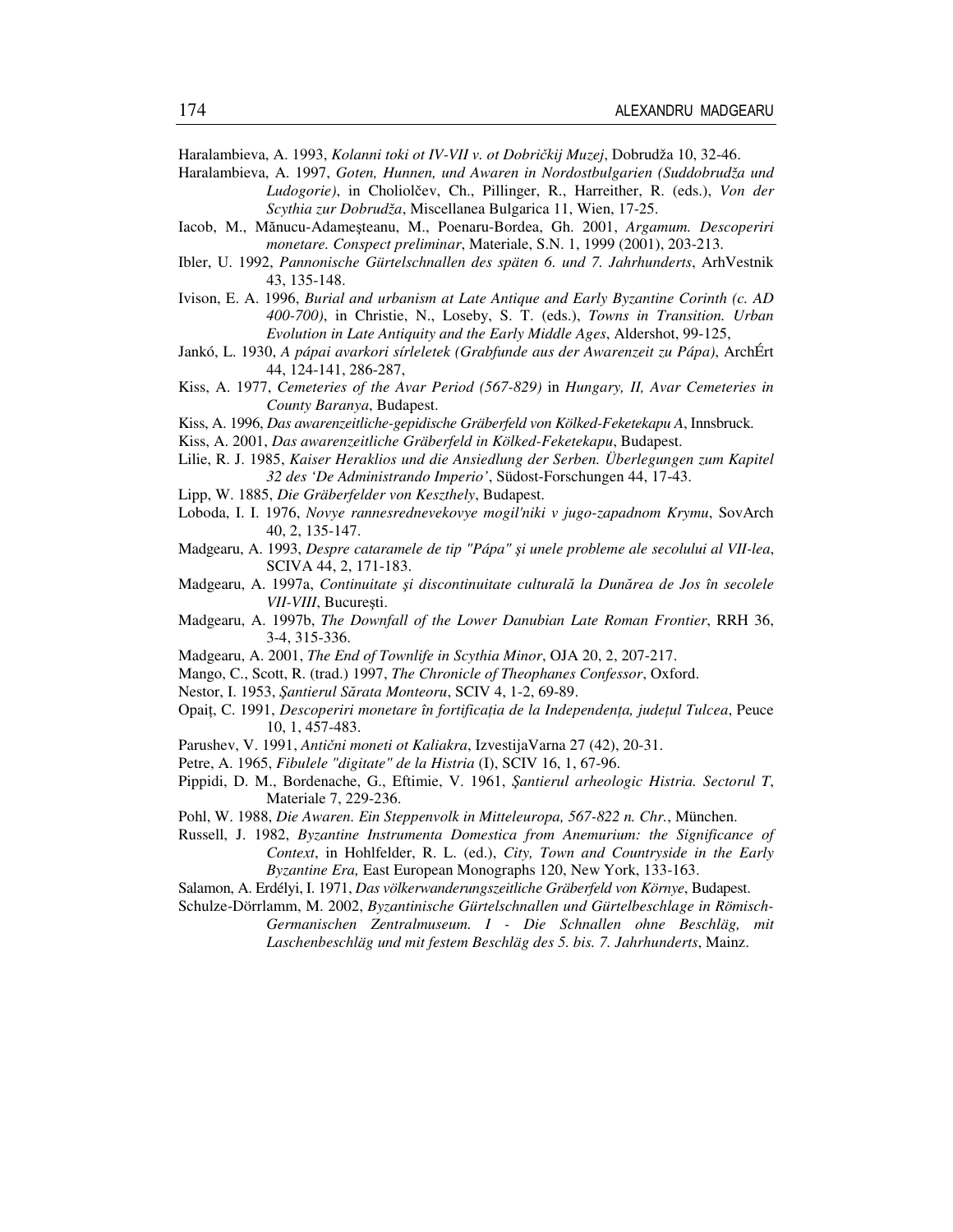- Štefanovičová, T. 1977, *Beitrag zur Frage der slawischen Ansiedlung Griechenlands*, ÉtBalkan 13, 2, 126-128.
- Szádeczky-Kardoss, S. 1975, *Über die Wandlungen der Ostgrenze der awarischen Machtsphäre*, in Ligeti, L. (ed.), *Researches in Altaic Languages*, Bibliotheca Orientalis Hungarica 20, Budapest, 267-274.
- Uenze, S. 1966, *Die Schnallen mit Riemenschlaufe aus dem 6. und 7. Jahrhundert*, BayerVbl, 31, 1-2, 142-181.
- Vida, T., Völling, T. 2000, *Das slawische Brandgräberfeld von Olympia*, Rahden.
- Weithmann, M. W. 1978, *Die slawische Bevölkerung auf der griechischen Halbinsel. Ein Beitrag zur historischen Ethnographie Südosteuropas*, München.
- Werner, J. 1986, *Der Schatzfund von Vrap in Albanien. Beiträge zur Archäologie der Awarenzeit im mittleren Donauraum,* Österreichische Akademie der Wissenschaften. Philosophisch-Historische Klasse, Denkschriften, 184, Wien.



Fig. 1. The spreading area of the Pápa type buckles